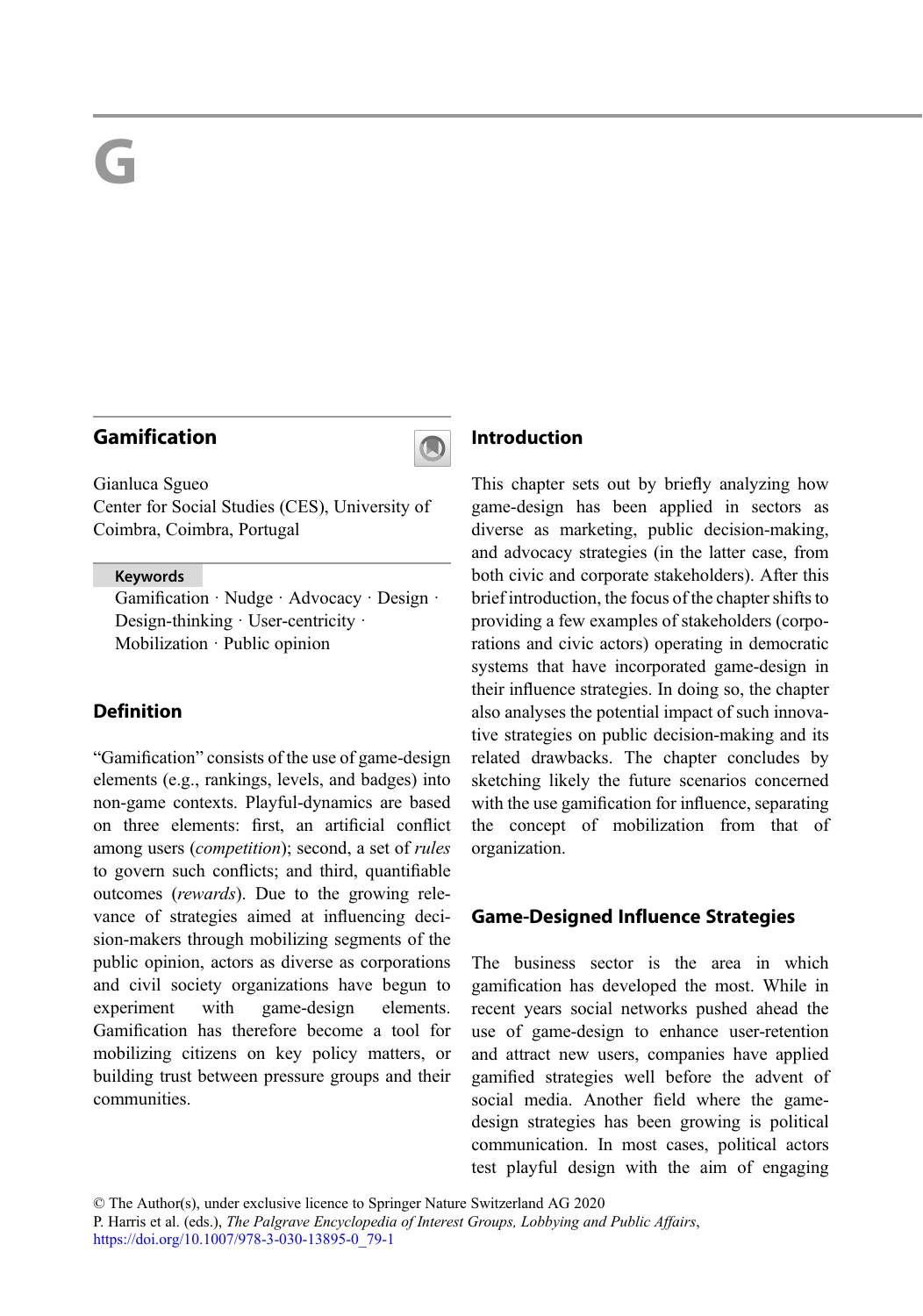voters. There are, however, certain experiments of gamification applied to post-voting political environments. In such cases, gamification has been used either to provoke thought or discussion or to coordinate the activities of the network of volunteers revolving around a political party. More recently, game-design has been experimented with by public administrations. This is not entirely new. Games were part of the public sphere in Greek and Roman societies, and have existed in some form or other throughout the history of public power. For the first time in history, however, public regulators are looking at how to harness the motivational potential of game-design to counter disenchantment with politics and foster civic engagement. The final goal would be to realign democracy with citizens' expectations, making participation more playful and rewarding (Lerner, [2015](#page-3-0); Sgueo, [2018](#page-3-0)).

#### Game-Designed Influence Strategies

Game-design is being used by a wide variety of stakeholders in Western democracies for scopes as diverse as information-sharing, coalition-building, or fundraising. So, while it is correct to say that the final end is to gain influence on decisionmakers, through mobilizing the public opinion in favor or against certain topics, it is also correct to assume that, at a more granular level, gamedesign strategies may have different goals.

Three main types of gamification may be applied to the attempts of being influential within decision-making systems. The first can be described as "informative"; the second and third are "networking" and "fundraising," respectively.

1. Informative types of gamified advocacy aim at raising awareness and spreading ideas about topics of interest to concerned actors. Cases falling within this type of gamified advocacy are designed to provide the largest possible number of users with (direct) knowledge of a given problem as well as (indirect) knowledge of the activity of the civic actor who is responsible for the initiative. Take the case of the Women's Link Worldwide (WLW), an international non-profit organization advocating the human rights of women and girls, especially those facing multiple inequalities. Every year, the WLW holds the "Gender Justice Uncovered Awards" to recognize the influence of the judiciary in the daily lives of people. There are two award categories. The "Gavel award" is allocated to judicial decisions that promote gender equality. The "Bludgeon award," instead, is allocated to judicial decisions that are retrograde and discriminatory. In both cases there are a gold, silver and bronze winners. An independent jury of three members, composed of women and men from different parts of the world, is nominated every year and tasked with the responsibility of selecting the winners of the categories. In addition to these two awards, there is a "People's Choice Award." As the name suggests, this is decided by the number of votes received online – with the person with the most online votes winning the award. Some of the cases nominated for Awards may also become part of the Gender Justice Observatory of WLW. The Gender Justice Observatory is a program that maintains a free online database of jurisprudence with case summaries, as well as the complete texts of judicial decisions that have established a significant precedent on gender issues, in both English and Spanish.

2. Networking types of gamified advocacy are instead aim at creating "engagement networks" – i.e., communities connected by a common purpose, and distributed in both leadership and infrastructures. Such networks can be of a collaborative type (i.e., consisting of a linked group of individuals figuring out together the best ways to carry out a prescribed task that itself may evolve) or rather of an innovative type (i.e., a linked group of individuals tasked with generating new ideas, processes, and products in the service of a prescribed general goal). In 2019, a number of pharmaceutical companies interested at influencing the European Union (EU legislator about the regulation of new products to the market launched a wideranging campaign of information. This consisted of different actions, ranging from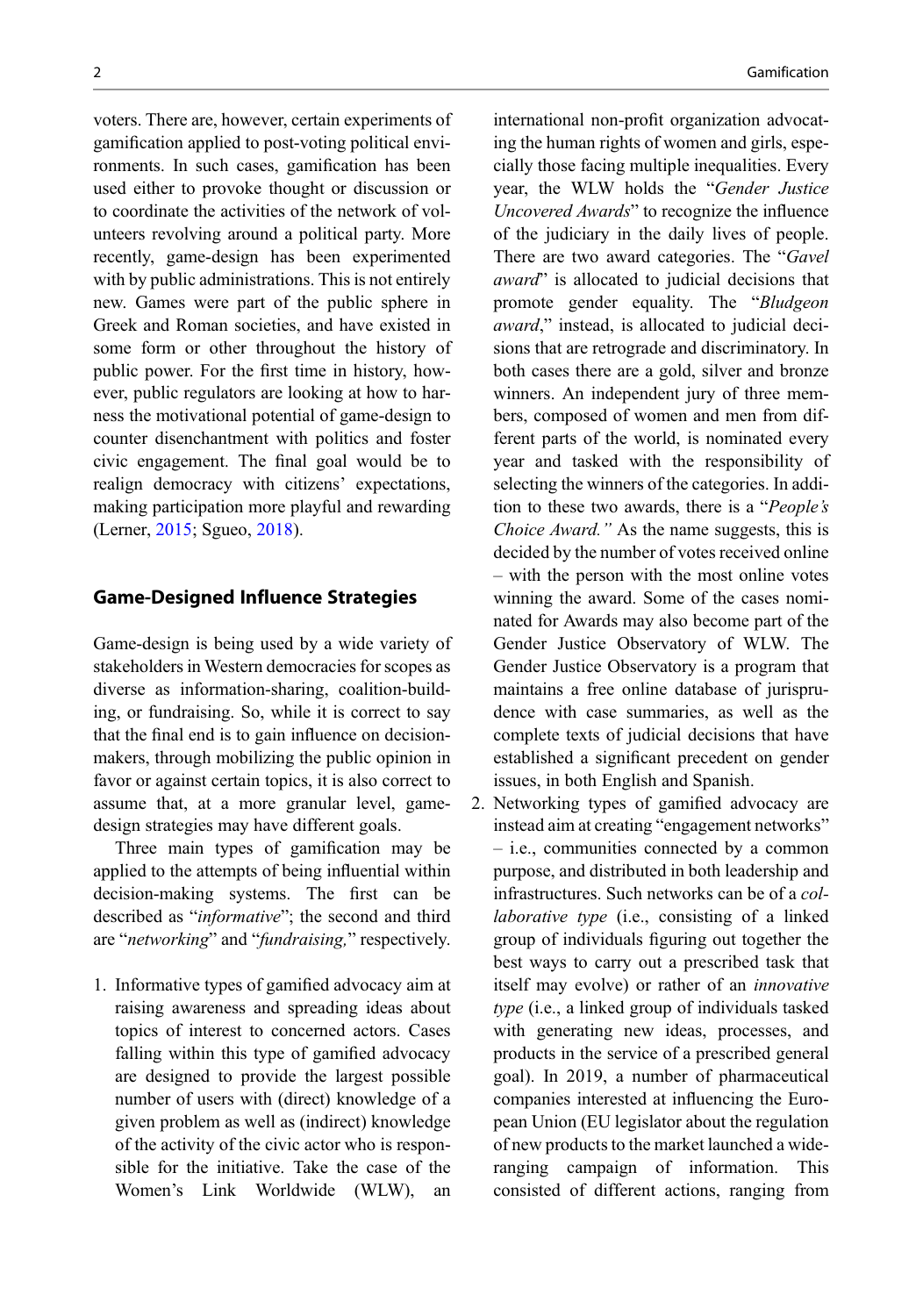more traditional tools (e.g., posters and online ads) to more innovative ones (as a virtual box installation within the EU Parliament premises, where users could get information through engaging with trivia and other interactive tools).

3. Finally, gamified advocacy strategies that are aimed at raising funds may be described as "fundraising." This is obviously used mostly by civic actors, constantly in search of strategies that could boost the success of campaigns for raising funds. Exemplary is the case of Depaul – a youth homelessness charity headquartered in Britain that in 2010 launched "*IHobo*," an app generating a virtual homeless person. After installing the app, players were asked to take care of the needs of this "Ihobo" for three (real time) days. If players failed to properly care for their "virtual dependent," the homeless person would deplete his/her resources and, eventually, die. At the end of the 3 days, users were asked to make a donation, via mobile, of £3, £5 or £10 to Depaul. Ihobo shot to the top of the iTunes download chart. At the end of the first week of its release, it had collected 210,000 downloads. Most importantly, the app generated 4,956 new one-off donors for Depaul, who received an average donation of £2.

#### Conclusions

Traditional campaigning, conventional tactics for coalition building, and classic strategies for knowledge sharing or crowdfunding are being increasingly complemented by the use of mobile applications, design-thinking, and behavioral mechanics. This is both promising and challenging.

• On the one hand, gamification promises an easy path to engaging citizens in campaigns promoted by pressure groups (Lupia and Sin, [2003\)](#page-3-0). Advocacy strategies that are "gamified" through digital platforms have the potential to boost support and uptake of whatever social cause the advocacy strategy is promoting.

• On the other hand, some problematic questions remain unanswered. Does gamified advocacy always work? Most importantly, are gamedesign elements incorporated into advocacy/ lobbying strategies encouraging the mobilization of public opinion, and therefore enhanced chances of impact on policy-making, or are they only mobilizing few users, for limited amounts of time?

A solid body of scholarship has demonstrated that approaches that are "fun" can be a powerful trigger for individual motivation (Kahne et al., [2009;](#page-3-0) Yoannis et al., [2014\)](#page-3-0). Empirical evidence suggesting that adding game characteristics to a system results in enhanced engagement exists, for instance, in the field of public policy, college students' engagement, user activity with online services, and physical exercise. In the case of lobbying, the effectiveness of gamified advocacy should be assessed toward the distinction between to concepts: mobilizing and organizing (Han, [2014\)](#page-3-0).

- Mobilization is obtained through e-mail lists or online petitions, and it normally leverages powers that already exist (Obar et al., [2012](#page-3-0)).
- Organizing, in contrast, consists of capacitybuilding activities that create new power by bringing people to take action as a community. Organizing can lock in sustained support in ways that commitment to a single issue – the type of motivation on which tend to rely the mobilizing approaches – may not. Gamified advocacy seems to work well with mobilizing citizens. The "attentive public"  $-$  i.e., the portion of the broader general public that shares similar issue-perspectives and values, as in the case of the environmentalists – is an ideal target of gamification. On occasions, the attentive public could be organized into a convergent strong public – this is, a committed public, formally committed to objectives and values, usually via provision of membership fees or donations. In this respect, however, gamification seems to be less effective.